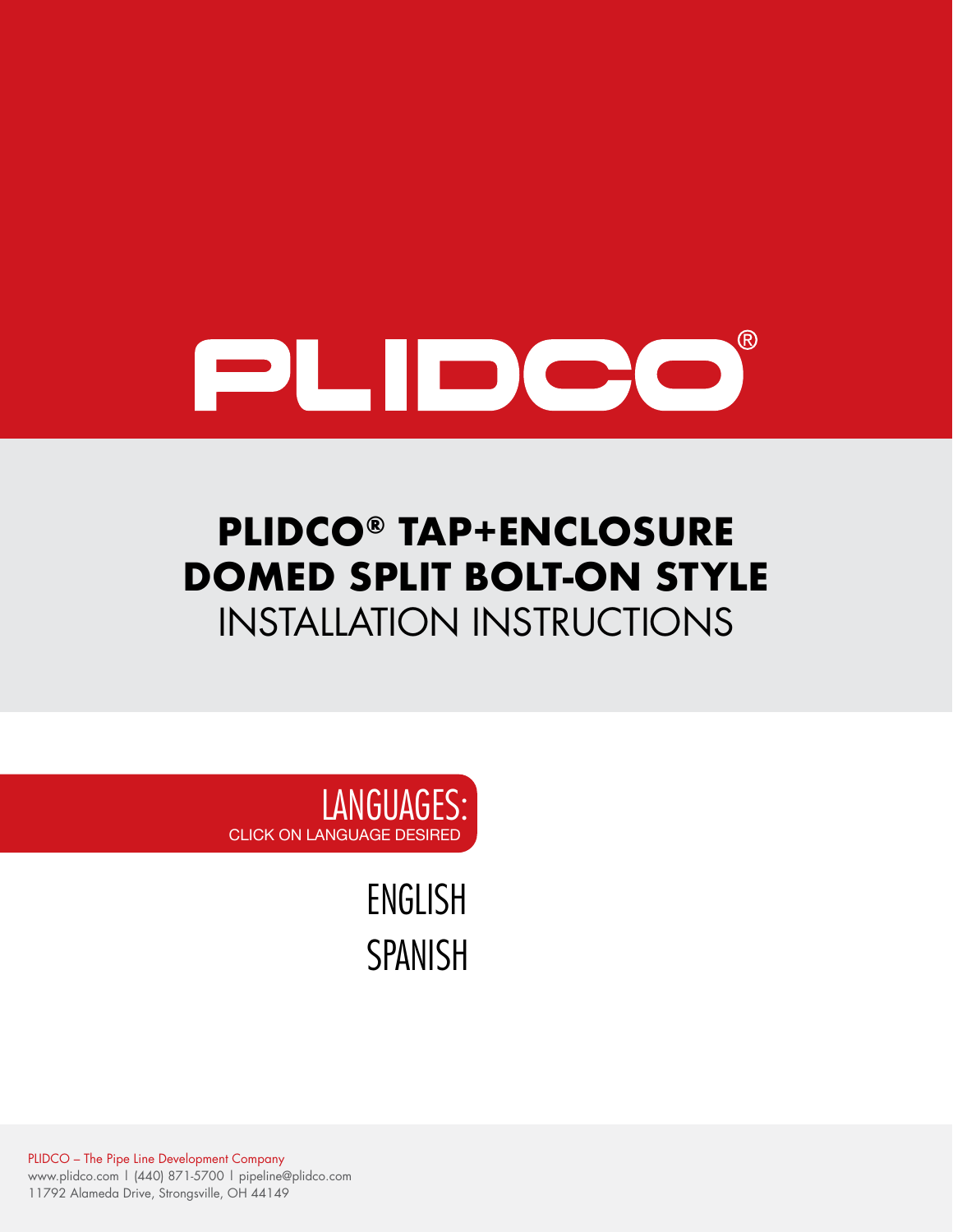<span id="page-1-0"></span>

The Pipe Line Development Company 11792 Alameda Drive, Strongsville, Ohio 44149, USA Fax: (440) 871-9577 Toll Free: 1-800-848-3333 web: www.plidco.com • e-mail: pipeline@plidco.com

## **PLIDCO® TAP+ENCLOSURE DOMED SPLIT BOLT-ON STYLE INSTALLATION INSTRUCTIONS**

#### !! **WARNING**!!

IMPROPER SELECTION OR USE OF THIS PRODUCT CAN RESULT IN EXPLOSION, FIRE, DEATH, PERSONAL INJURY, PROPERTY DAMAGE AND/OR HARM TO THE ENVIRONMENT.

Do not use or select a PLIDCO Tap+Enclosure until all aspects of the application are thoroughly analyzed. Do not use the PLIDCO Tap+Enclosure until you read and understand these installation instructions. If you have any questions, or encounter any difficulties using this product, please contact: PLIDCO 440-871-5700

## **READ CAREFULLY**

The person in charge of the repair must be familiar with these instructions and communicate them to all personnel involved in the repair crew.

## **Safety Check List**

#### **Pipeline repairs can be made with the pipeline in operation or shutdown.**

- $\Box$  Read and follow these instructions carefully. Follow your company's safety policy and applicable codes and standards. If the PLIDCO Tap+Enclosure is to be installed underwater, be sure to read the *Underwater Installation* section.
- $\Box$  Whenever a PLIDCO product is modified in any form including adding a vent or changing seals by anyone other than the Engineering and Manufacturing Departments of The Pipe Line Development Company or a PLIDCO certified repacking company, the product warranty is voided. Products that are field modified do not have the benefit of the material traceability, procedural documentation, quality inspection and experienced workmanship that are employed by The Pipe Line Development Company.
- $\Box$  The PLIDCO Tap+Enclosure should never be used to couple pipe unless sufficient end restraint is provided such as with a Plidco Clamp+Ring. The PLIDCO Tap+Enclosure has no end restraint rating in its unwelded condition, and if so utilized could result in EXPLOSION, FIRE, DEATH, PERSONAL INJURY, PROPERTY DAMAGE, AND/OR HARM TO THE ENVIRONMENT.
- Observe the maximum allowable operating pressure (MAOP) and temperature on the label of the PLIDCO product. Do not exceed the MAOP or temperature as indicated on the unit.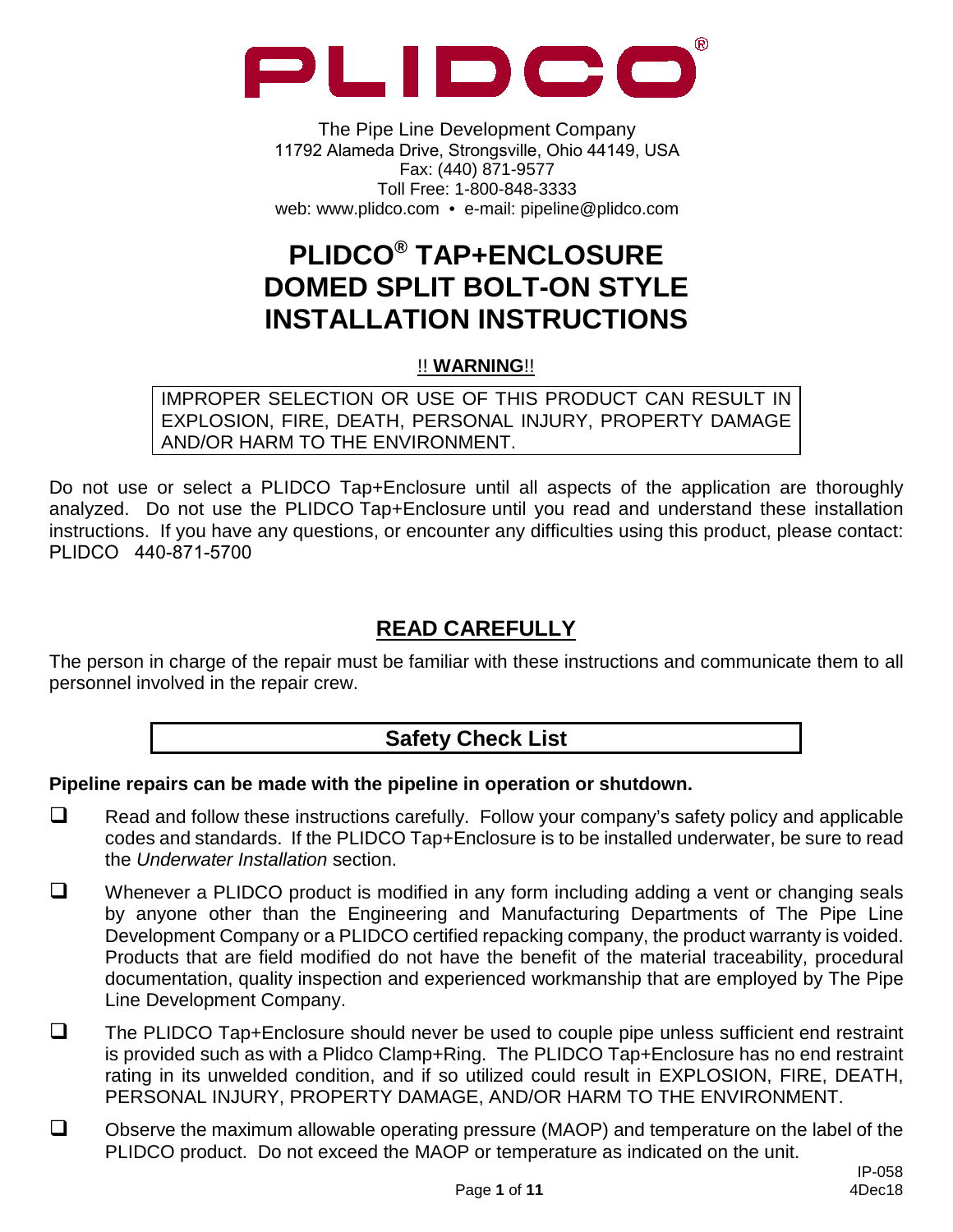- $\Box$  Be absolutely certain that the correct seal material has been selected for the intended use. Contact PLIDCO or an authorized PLIDCO distributor if there are any questions about the seal capability with the pipeline chemicals and temperatures.
- $\square$  The PLIDCO Tap+Enclosure may be operated at the full design pressure in its bolted (non-welded) state.
- $\Box$  When repairing an active leak, extreme care must be taken to guard personnel. Severe injury or death could result.
- During the *Pipe Preparation* and *Installation* procedures, those installing the PLIDCO Tap+Enclosure must wear, at minimum, Z87+ safety eyewear and steel toe safety footwear.
- $\Box$  If the pipeline has been shut down, re-pressuring should be done with extreme caution. Repressuring should be accomplished slowly and steadily without surges that could vibrate the pipeline and fitting. Industry codes and standards are a good source of information on this subject. Except for testing purposes, do not exceed the design pressure of the PLIDCO Tap+Enclosure. Personnel should not be allowed near the repair until the seal has been proven.

## **Pipe Preparation**

- 1. Remove all coatings, rust and scale from the pipe surface where the circumferential seals of the PLIDCO Tap+Enclosure will contact the pipe (see Figure 1). A near-white finish, as noted in SSPC-SP10 / NACE No.2, is preferred. The cleaner the pipe surface the more positive the seal.
- 2. Where the circumferential seals will contact any pipe welds, the welds in this vicinity must be ground flush with the outside diameter of the pipe.
- 3. Circumferential pipe welds within the circumferential seals do not need to be ground flush as long as the weld height does not exceed 3/16 inch (4.7 mm) (see Figure 1).

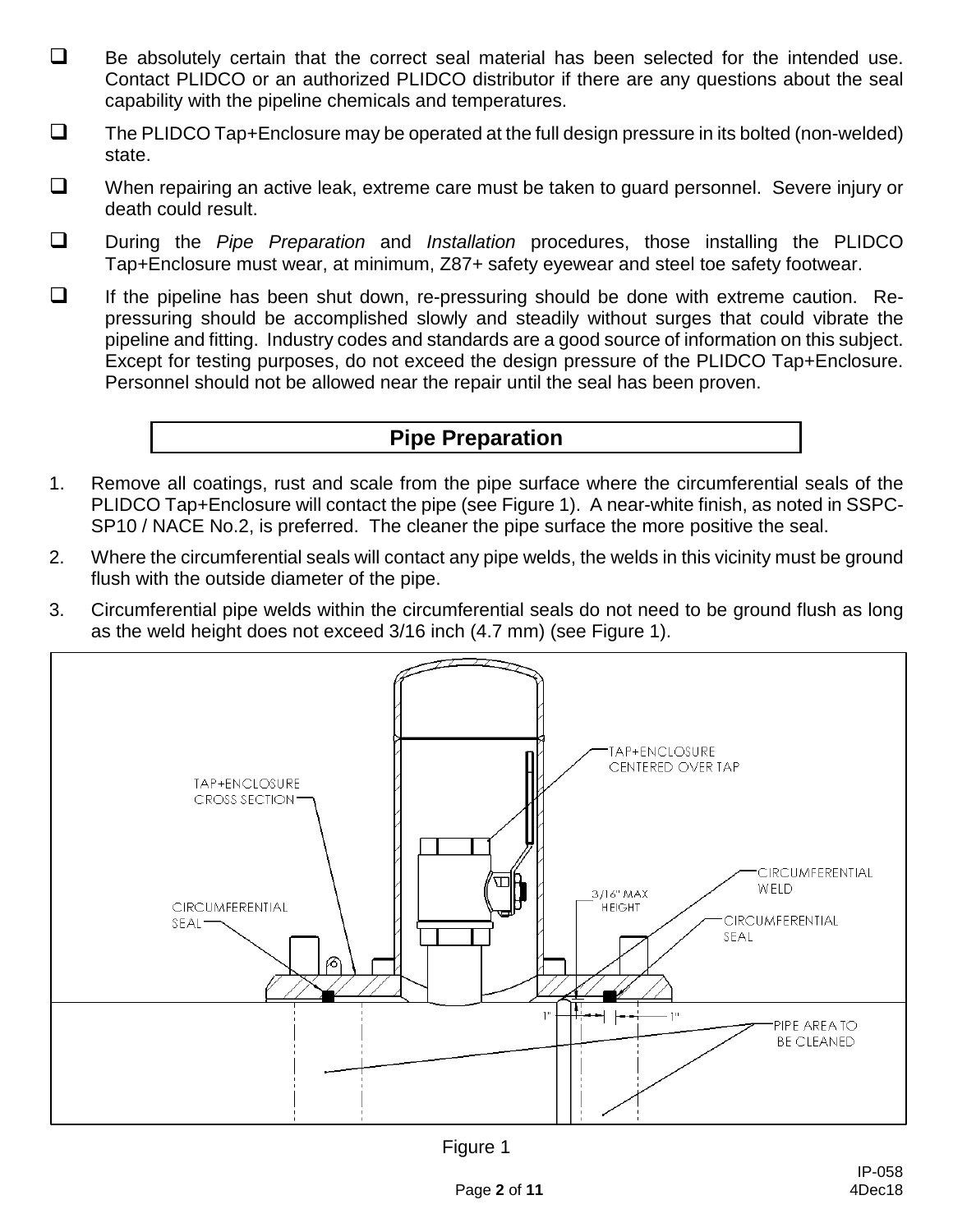- 1. If the two sleeve halves were shipped as an assembled unit, it would have been shipped with spacers between the two halves to prevent damage to the longitudinal seals and ends of the circumferential seals. Typically, small diameter nuts are used for the spacers. The spacers must be removed and discarded before installing the PLIDCO Tap+Enclosure. Failure to remove the spacers will prevent proper compression of the seals.
- 2. Coat all exposed surfaces of elastomer seals with a lubricant. Table 1 lists the lubricants that are recommended for the various seals. The customer must determine if the lubricant is compatible with the product in the pipeline. Lubricant is not recommended for underwater installations or braided packing. Refer to the section on Underwater Installations.

| Petroleum based lubricants                                         | $= A$      |                 |  |  |  |
|--------------------------------------------------------------------|------------|-----------------|--|--|--|
| Silicone based lubricants                                          | $=$ B      |                 |  |  |  |
| Glycerin based lubricants                                          | $= C$      |                 |  |  |  |
| Super Lube <sup>®</sup> Grease (1)                                 | $= D$      |                 |  |  |  |
|                                                                    |            | Temperature (2) |  |  |  |
| Buna-N                                                             | A, B, C, D | 225°F (107°C)   |  |  |  |
| Viton                                                              | A, B, C, D | 250°F (121°C)   |  |  |  |
| Silicone                                                           | C.D        | 300°F (149°C)   |  |  |  |
| Neoprene                                                           | B, C, D    | 250°F (121°C)   |  |  |  |
| Aflas                                                              | A, B, C, D | 225°F (107°C)   |  |  |  |
| Hycar                                                              | A, B, C, D | 180°F (82°C)    |  |  |  |
| (1) Super Lube® Grease is a product of Synco Chemical              |            |                 |  |  |  |
| Corporation. (www.super-lube.com)                                  |            |                 |  |  |  |
| (2) Temperature limit is for the seal material only and does not   |            |                 |  |  |  |
| imply the pressure rating is necessarily applicable at this limit. |            |                 |  |  |  |

Table 1: Approved Lubricants

3. Clean and lubricate all studbolts and nuts, and prove free and easy nut running prior to the installation. Lubricant is not recommended for underwater installations.

Note: The type of lubricant will dictate the torque value per the PLIDCO torque chart on page 11.

4. Assemble the PLIDCO Tap+Enclosure around the pipe and centered over the tap or obstruction being covered making sure the yellow painted ends are matched. At no point should should any weld, leak, or anomaly be closer than  $\frac{1}{2}$ " from the circumferential seals. Try to avoid having any leak spraying directly onto the longitudinal seals.

Most Tap+Enclosures will have two different studbolt lengths. Make sure the longer studbolts are in the proper bolt holes; where PLIDCO Tap+Enclosures with 3 holes per side have the longer bolts in the two center holes, and the ones with more than 3 holes per side have the longer bolts in the four corner holes (see Figures 3 and 4)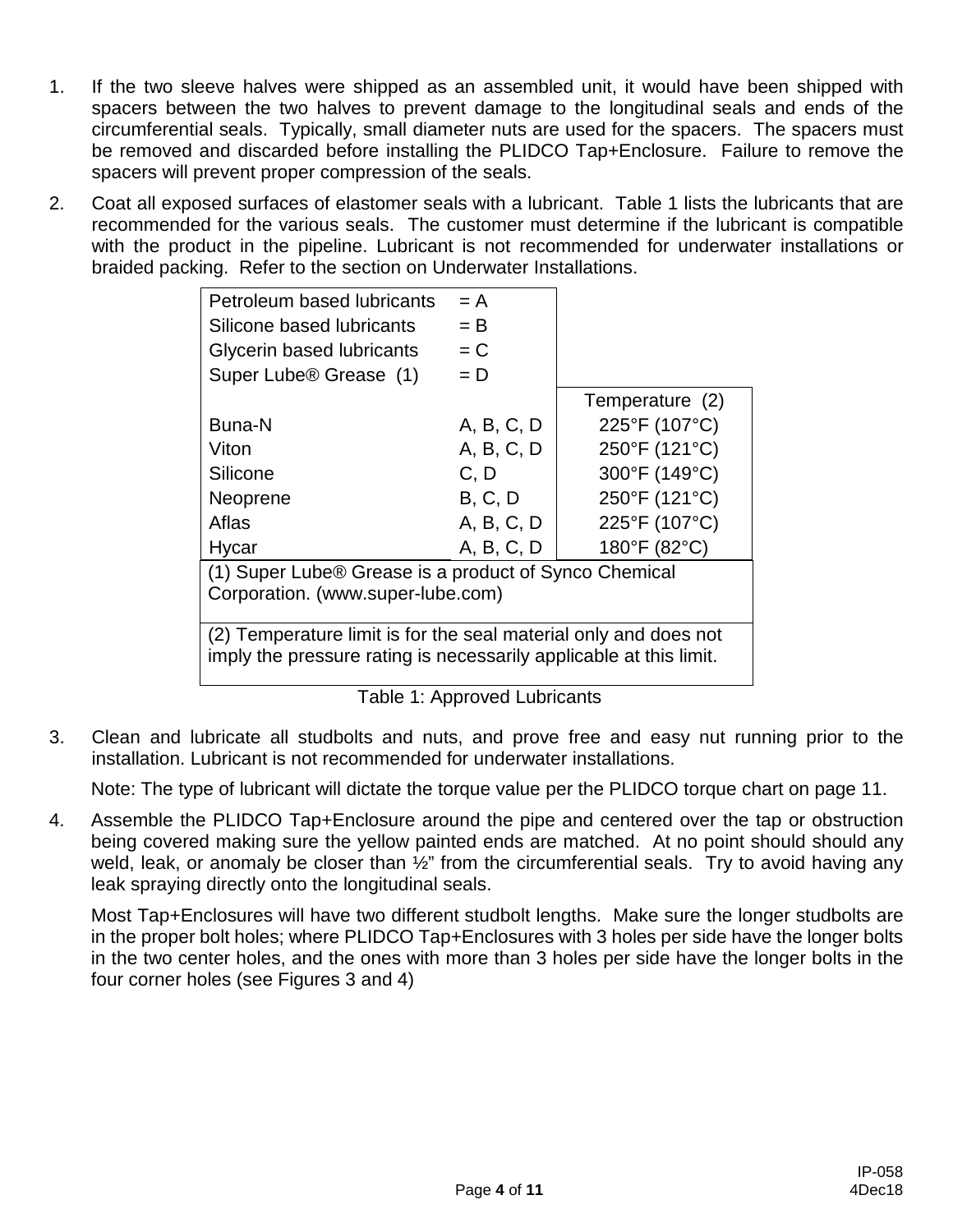

Sometimes it is helpful to loosely assemble the PLIDCO Tap+Enclosure to one side of the leak with the studbolts loosely secured, then reposition it centered over the leak.

- 5. Torque the studbolts uniformly as indicated by the corresponding value per bolt size from the **PLIDCO Torque Chart** located on page 11 of these instructions. The best results are obtained by maintaining an equal gap all around the side bars while tightening the studbolts. Ensure there is full nut engagement by having a minimum of  $1/4$  inch (6.4 mm) of studbolt extending beyond the nut. The sequence for torqueing the studbolts should follow the pattern shown Figure 5, and should be executed repeatedly as follows:
	- a.  $1<sup>st</sup>$  time-Hand tight or 10% of the minimum torque value to bring the 2 halves together
	- b.  $2<sup>nd</sup>$  time 50% torque.
	- c. 3rd time- 100% torque.
	- d. Repeat the sequence at 100% torque until all the studbolts and nuts are unable to continue spinning.

Note: The torque values listed on the PLIDCO Torque Chart represent residual torque. The initial torque value may need to be slightly higher due to bolt relaxation. Applicable industry methods should be used to verify bolt preload. A rechecking of torque is recommended at 4 and 24 hours after installation.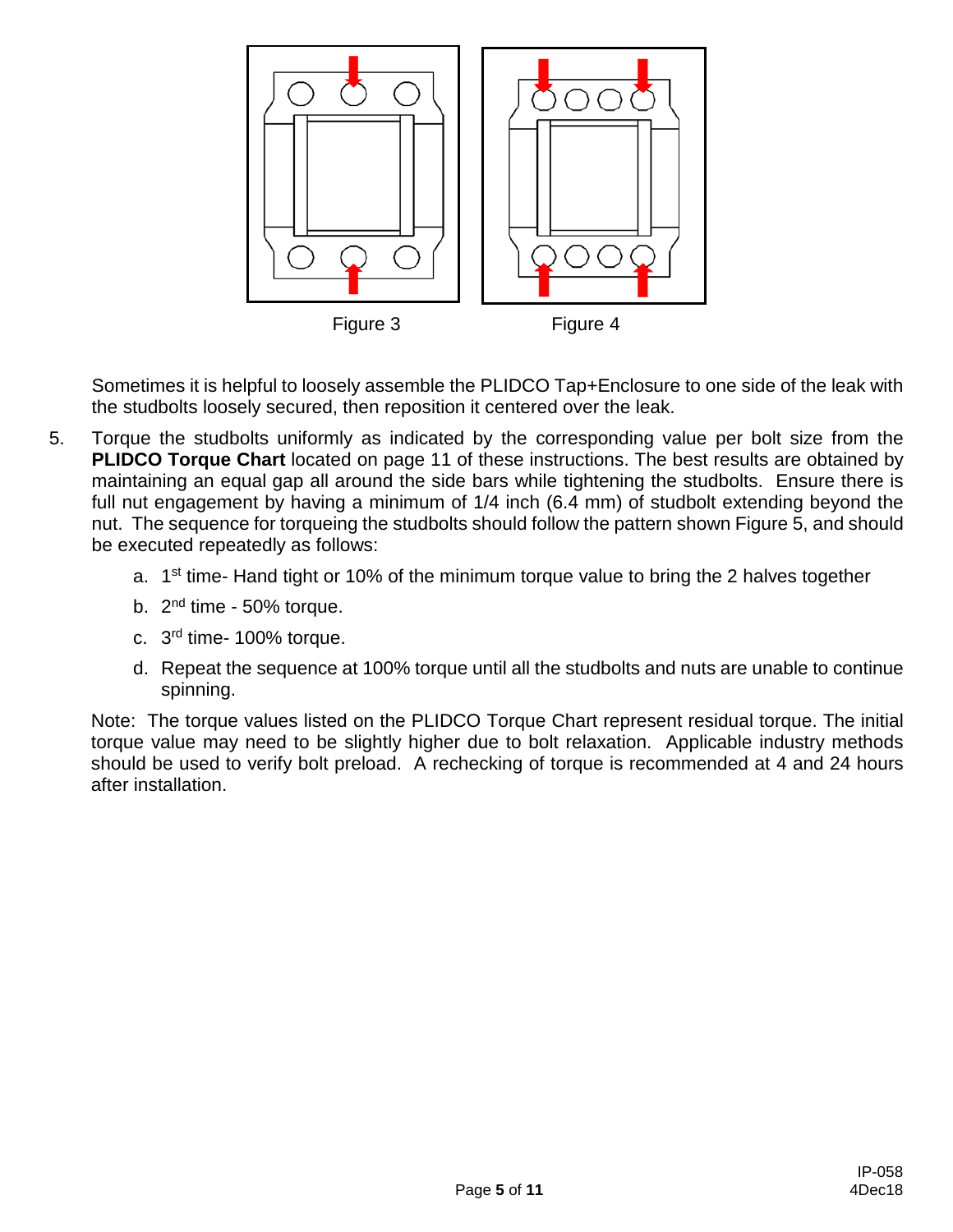

Figure 5

- 6. The side bars are gapped approximately 1/8 inch (3.2 mm) or less when the PLIDCO Tap+Enclosure is fully tightened.
- 7. Verify that the leak has been contained by visually inspecting for leaks or performing a field hydrotest.
- 8. If the fitting was supplied with vents, verify that the vents are snug. For all vents that were removed during installation or for hydrotesting, new Teflon tape, thread sealant, or anerobic thread sealant shall be reapplied to the threads.

### **Re-pressuring and Field Testing**

If the pipeline has been shut down, re-pressuring should be done with extreme caution. Re-pressuring should be accomplished slowly and steadily without surges that could vibrate the pipeline or produce a sudden impact load. Industry codes and standards are a good source of information on this subject.

Except for testing purposes, do not exceed the design pressure of the PLIDCO fitting. The PLIDCO fitting is designed to be tested up to 1½ times its design pressure. However, PLIDCO recommends following API Recommended Practice 2201, Procedures for Welding or Hot Tapping on Equipment in Service, Section 6.5. The test pressure should be at least equal to operating pressure of the line or vessel, but not to exceed internal pressure by 10%. This is meant to avoid possible internal collapse of the pipe or vessel wall. However, if prevailing conditions could cause collapse of the pipe or pressure walls, the test pressure may be reduced. (See API Standard 510 Section 5.8 for pressure testing precautions.) Personnel should not be allowed near the repair until the seal has been proven.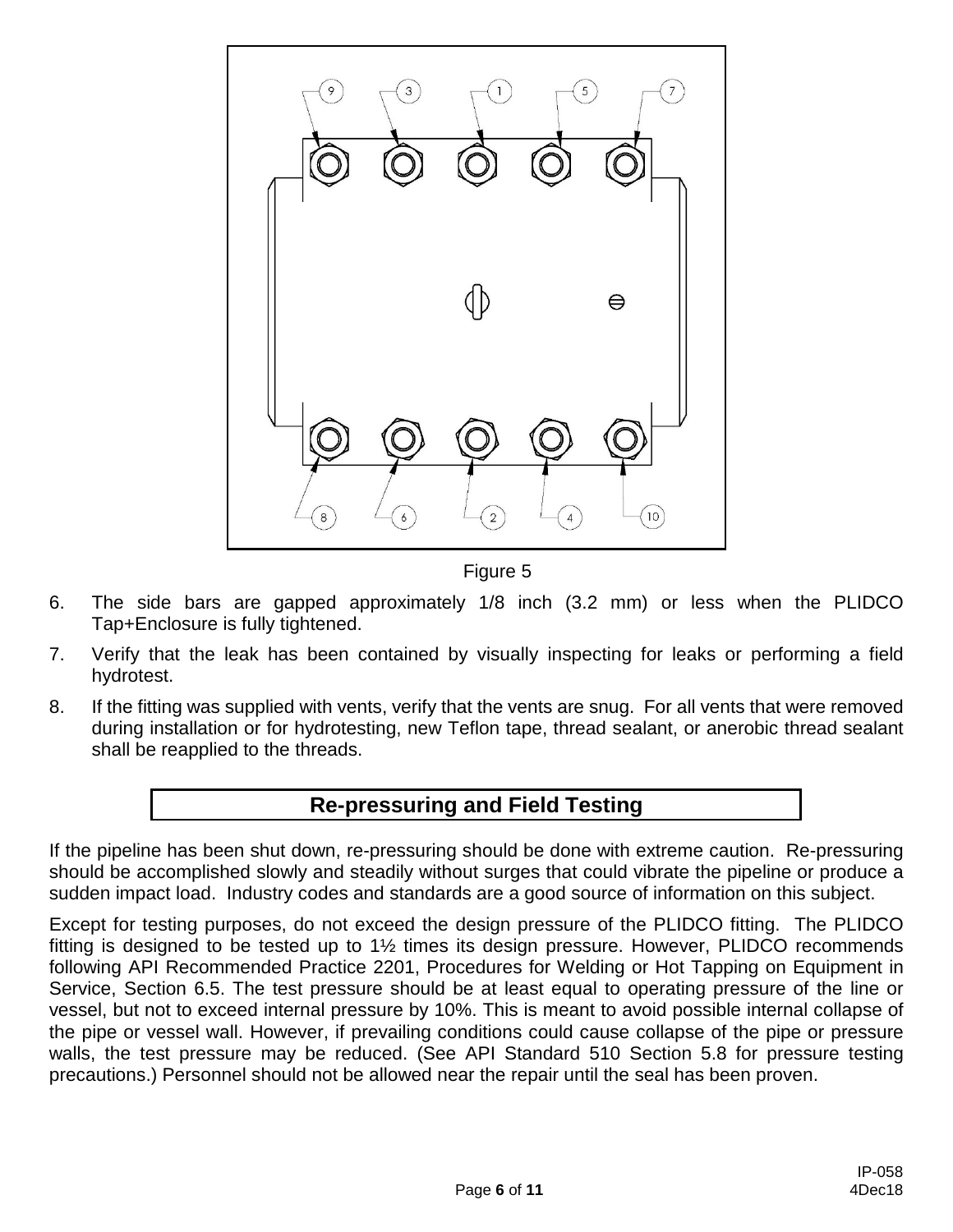## **Field Welding Instructions**

**Welding is not a requirement for the pressure sealing ability of the PLIDCO Tap+Enclosure. The issue of welding is dependent on your company's requirements, applicable codes, and if longitudinal loads need to be carried by the PLIDCO Tap+Enclosure.**

#### !! **WARNING**!!

Failure to follow field welding instructions could result in explosion, fire, death, personal injury, property damage and/or harm to the environment.

**All of the aspects for in-service welding of PLIDCO Split+Sleeves are not addressed by this document. ASME PCC-2, API 1104 Appendix B, ASME Section IX, PRCI L52047, PRCI Hot Tap® Model, and other industry information pertaining to in-service welding must be considered when planning in-service welding. Refer to IP-019, Welding Considerations for addition information.**

It is recommended that the pipeline should be full and under flow.

Welders and weld procedures should be qualified in accordance with API Standard 1104, *Welding of Pipelines and Related Facilities*, Appendix B, *In-Service Welding*. We strongly recommend the use of a low hydrogen welding process such as GMAW or SMAW using low hydrogen electrodes (E-XX18) because of their high resistance to moisture pick-up and hydrogen cracking. These are also the preferred welding process for seal welding the studbolts and nuts. SMAW electrodes must be absolutely dry.

Use weld material with equal or greater tensile strength than the pipe. Carefully control the size and shape of the circumferential fillet welds. The size of the fillet weld should be at least 1.4 times the wall thickness of the pipe. This assumes a 1.0 joint efficiency. You may need to select a different joint efficiency based on your level of inspection. Strive for a concave faced fillet weld, with streamlined blending into both members; avoid notches and undercuts. The smoother and more streamlined the weld, the greater the resistance to fatigue failure. The worst possible shape would be a heavy reinforced convex weld with an undercut. Improper weld shape can lead to rapid fatigue failure, which can cause leakage, rupture or an explosion with attendant serious consequences.

It is very important that the field welding procedure closely follow the essential variables of the qualified procedure so that the quality of the field weld is represented by the mechanical tests performed for the procedure qualification.

We do not recommend the use of thermal blankets for pre-heating. Thermal blankets can generate hot spots and reduce the ability of the PLIDCO Tap+Enclosure to dissipate welding heat in the vicinity of the seals. We recommend a small torch, such as a cutting torch, being careful not to aim the flame directly into the gap between the PLIDCO Tap+Enclosure and the pipe towards the seals. The flame from a preheat torch is helpful in burning off oils and other contaminates. Do not use a large torch, commonly called a rosebud, because of the difficulty controlling the size of the area being preheated.

Monitor the heat generated by welding or preheating, particularly near the area of the seals, by using temperature crayons or probe thermometers. If the heat generated approaches the temperature limit of the seal material, which is indicated on the label, welding should be discontinued or sequenced to another part of the fitting so that the affected area has a chance to cool.

Seal welding the grade B-7 studbolts of the PLIDCO Tap+Enclosure is the most difficult phase of field welding. They are made of AISI 4140 steel with a high carbon equivalence. By using a low hydrogen welding process with preheat, the problem of hydrogen cracking and pinholes can be reduced. The preheat will dry out any moisture, oil dampness or thread lubricant that may be present in the weld area. If the studbolt lengths need to be cut back, allow at least 1/4 inch (6.4 mm) of studbolt beyond the nut for the fillet weld. Preheat the studbolt and nut and then weld the nut to the studbolt. Check the preheat and weld the nut to the sidebar.

Refer to IP-019, Welding Considerations for addition information.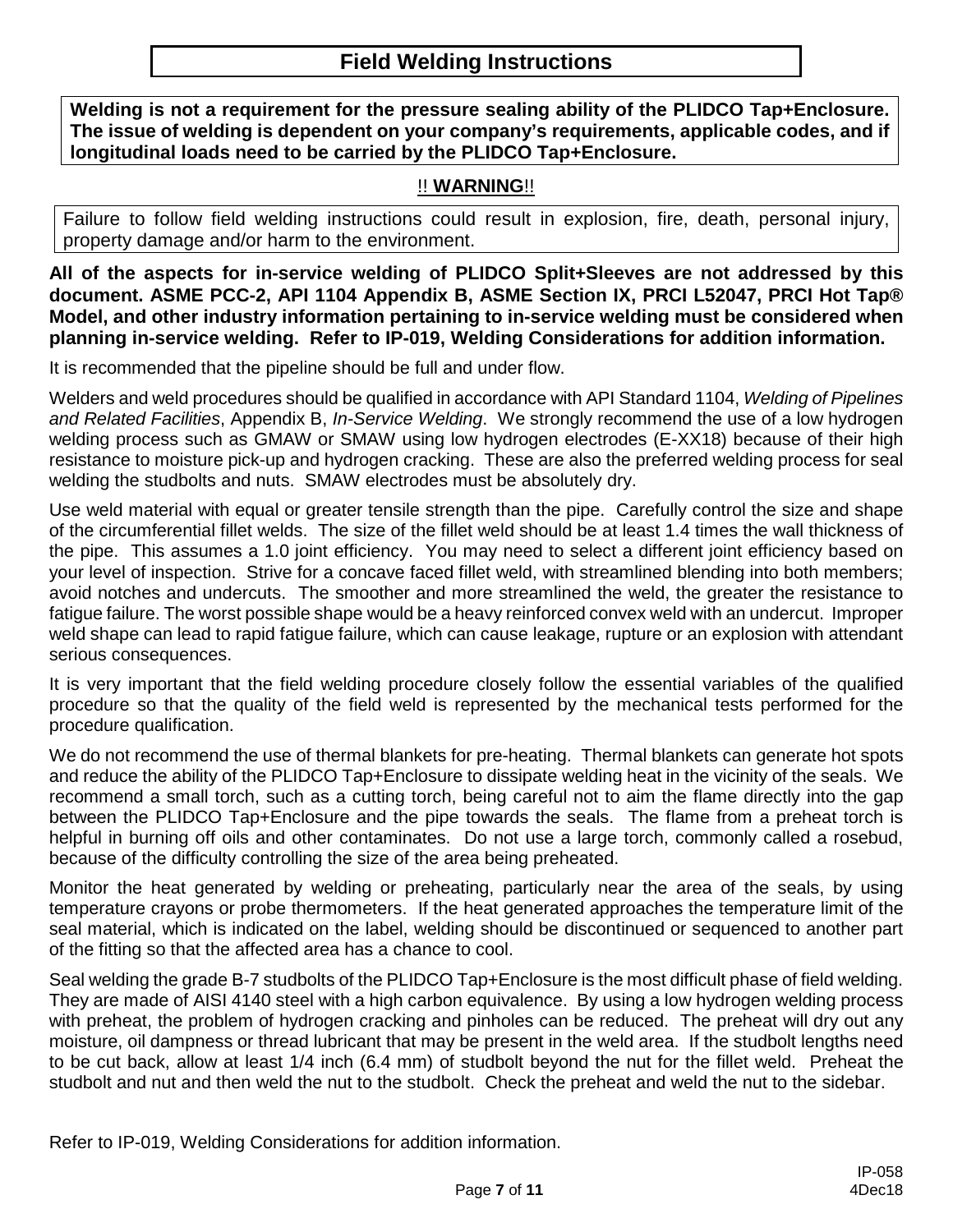#### **WELDING AFTER A CONSIDERABLE TIME LAPSE AFTER THE INITIAL INTALLATION**

PLIDCO recommends that if the PLIDCO Tap+Enclosure is to be welded, the welding be completed as soon as possible after the installation; as conditions permit. Welding at a significantly later date relies heavily on whether proper installation procedures were followed and the compatibility of the elastomeric gaskets with the product in the pipeline.

After the installation of the PLIDCO Tap+Enclosure there is no meaningful test that can be performed to determine the condition of the gaskets or the remaining service life the gaskets. There are many variables that can affect the condition of the gaskets over which PLIDCO has no control.

If the PLIDCO Tap+Enclosure is to be welded at a significant time lapse from the installation, the follow precautions should be followed:

- 1. The PLIDCO Tap+Enclosure must be closely inspected for any leakage that may have developed.
- 2. The studs and nuts should be retightened per the recommended torque value.
- 3. If possible, the pressure in the line should be reduced.
- 4. Some flow in the line is still required to dissipate the welding heat to prevent damage to the elastomeric seals.
- 5. Following the recommended welding practices as listed under Field Welding Instructions.

## **Welding Sequence**

Caution should be observed so that welding does not overheat the seals. Sequence the welding so that the heat is not concentrated in one area. It will be necessary to re-torque the studbolts and nuts periodically during field welding because weld contraction causes them to loosen.

- 1. Fillet weld ends to pipe. (See Figure 6)
- 2. Seal Weld side openings.
- 3. Re-torque studbolts and nuts.
- 4. Seal weld nuts to studbolts.
- 5. Seal weld nuts to side bars.
- 6. Seal weld vent plugs, if applicable.



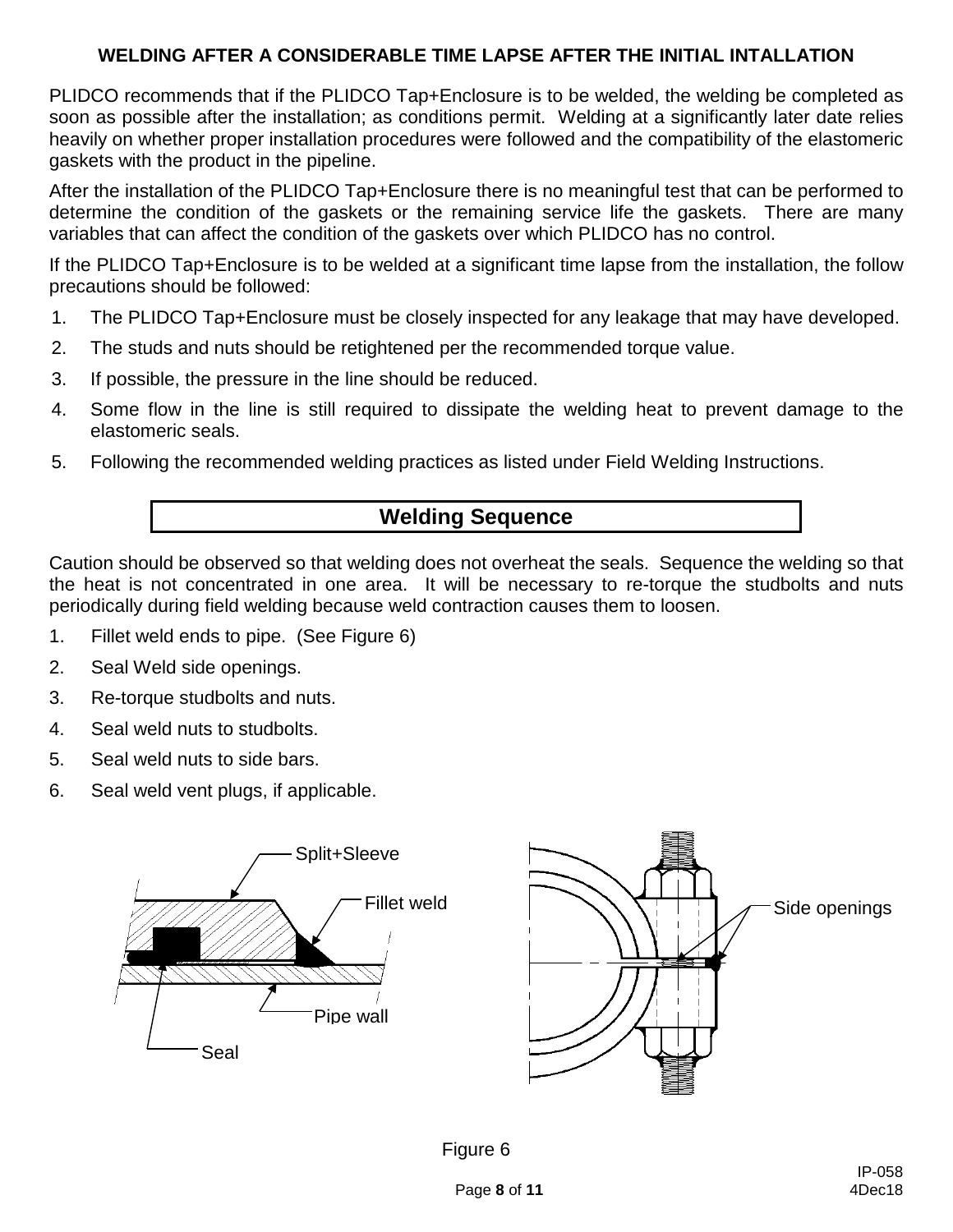#### **Storage Instructions**

PLIDCO Tap+Enclosure should be stored in a dry environment to prevent the unpainted surfaces from rusting. Storage temperatures should not exceed 120°F (49°C). Cover with dark polyethylene to keep the direct sunlight from the packing. It is best to exclude contamination, light, ozones and radiation. Improperly stored PLIDCO Split+Sleeves can cause the seal material to become cracked and brittle and lose its ability to seal.

#### **Traceability**

PLIDCO Tap+Enclosure, as most PLIDCO products, have a unique serial number by which the fitting is fully traceable. Additionally, all elastomer seals have a unique batch number by which the seal material is traceable.

## **Recommended Inspection Schedule**

- 1. After the pipeline is re-pressurized and field tested (see *Re-pressuring and Field Testing* for precautions) the torque values should be checked again 4 hours after installation. Then, the torque values should be checked again 24 hours after that.
- 2. It is recommended that if the product is not being welded, that torque striping be applied from the nuts to the sidebar of the PLIDCO Tap+Enclosure so any loosening of the bolts can be visually seen during an inspection.
- 3. 6 months after installation it is recommended that a visual inspection occurs that checks for visible signs of leakage, bolt/nut loosening, and general wear or corrosion.
- 4. After the 6-month inspection occurs, a yearly visual inspection is recommended that checks for visible signs of leakage, bolt/nut loosening, and general wear or corrosion.

#### **Underwater Installation**

#### **WARNING!**

This warning is only applicable to a non-leaking, underwater installation. When assembling a PLIDCO Tap+Enclosure product under water (or under any liquid) it is possible to build up thousands of pounds of pressure in the annulus between the fitting and the pipe. The pressure is caused by compressing the fluid trapped in the annulus as the two fitting halves are closed and tightened. For installations over a leak, pressure in the annulus equalizes with the pressure in the pipe. The pressure trapped in the annulus may have the following effects:

The pressure rating of the split product is exceeded causing leakage or damage to the fitting.

The pipe on which the fitting is installed is damaged.

Personal injury or death due to subsequent removal of a vent plug.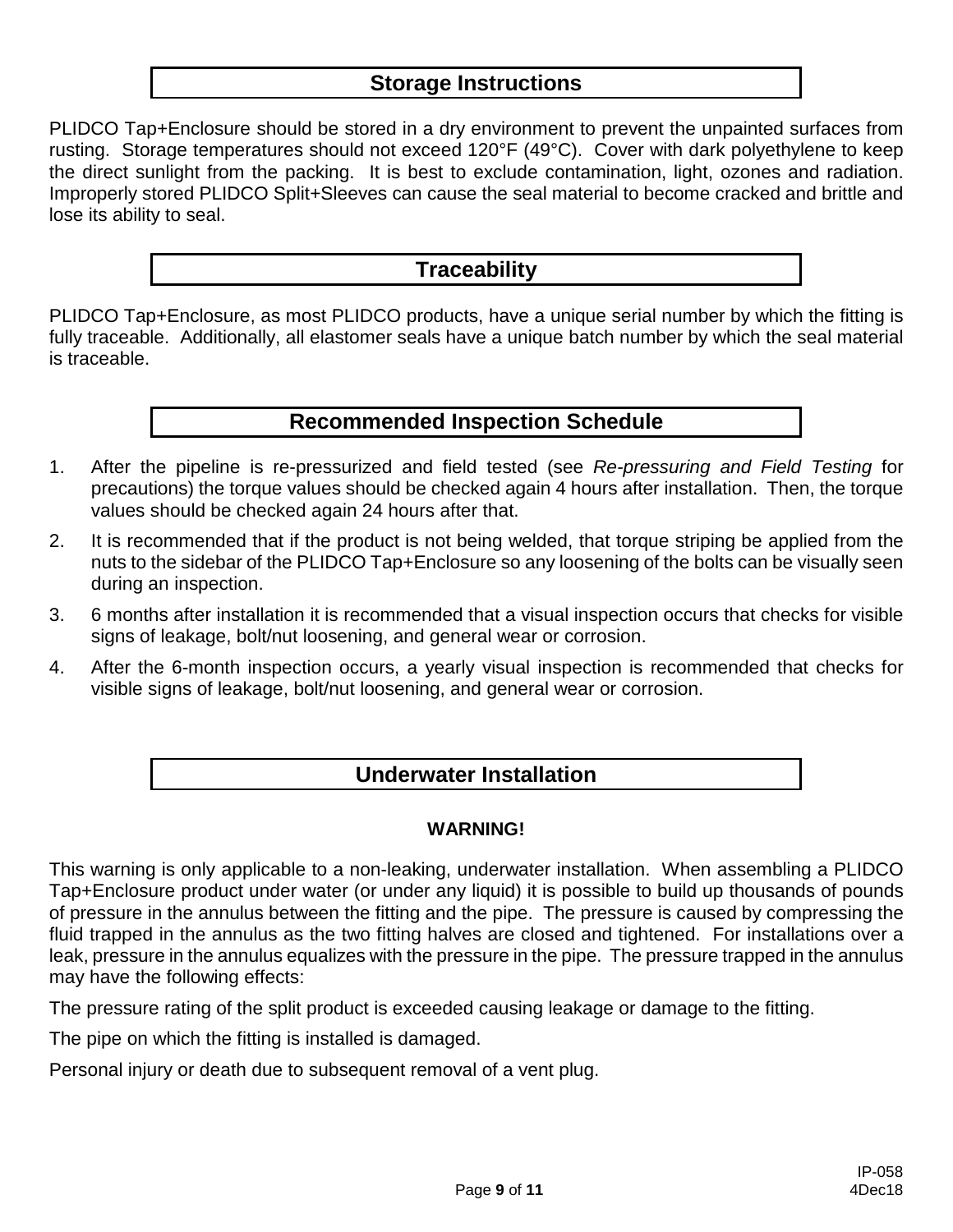#### **RECOMMENDATIONS**

The Pipe Line Development Company strongly recommends the following for non-leaking, underwater installations:

- 1. All fittings are supplied with vents.
- 2. Vents are open during installation.

Additionally, the Pipe Line Development Company recommends not using a lubricant on the seals or on the studbolt and nut threads. This is to prevent sand, gravel, or debris from sticking to the lubricant and possibly interfering with sealing and/or obtaining accurate torque reading on the stud bolts. It is recommended that the torque value listed under the 0.15 Cf (coefficient of friction) be used for nonlubricated studs installed underwater.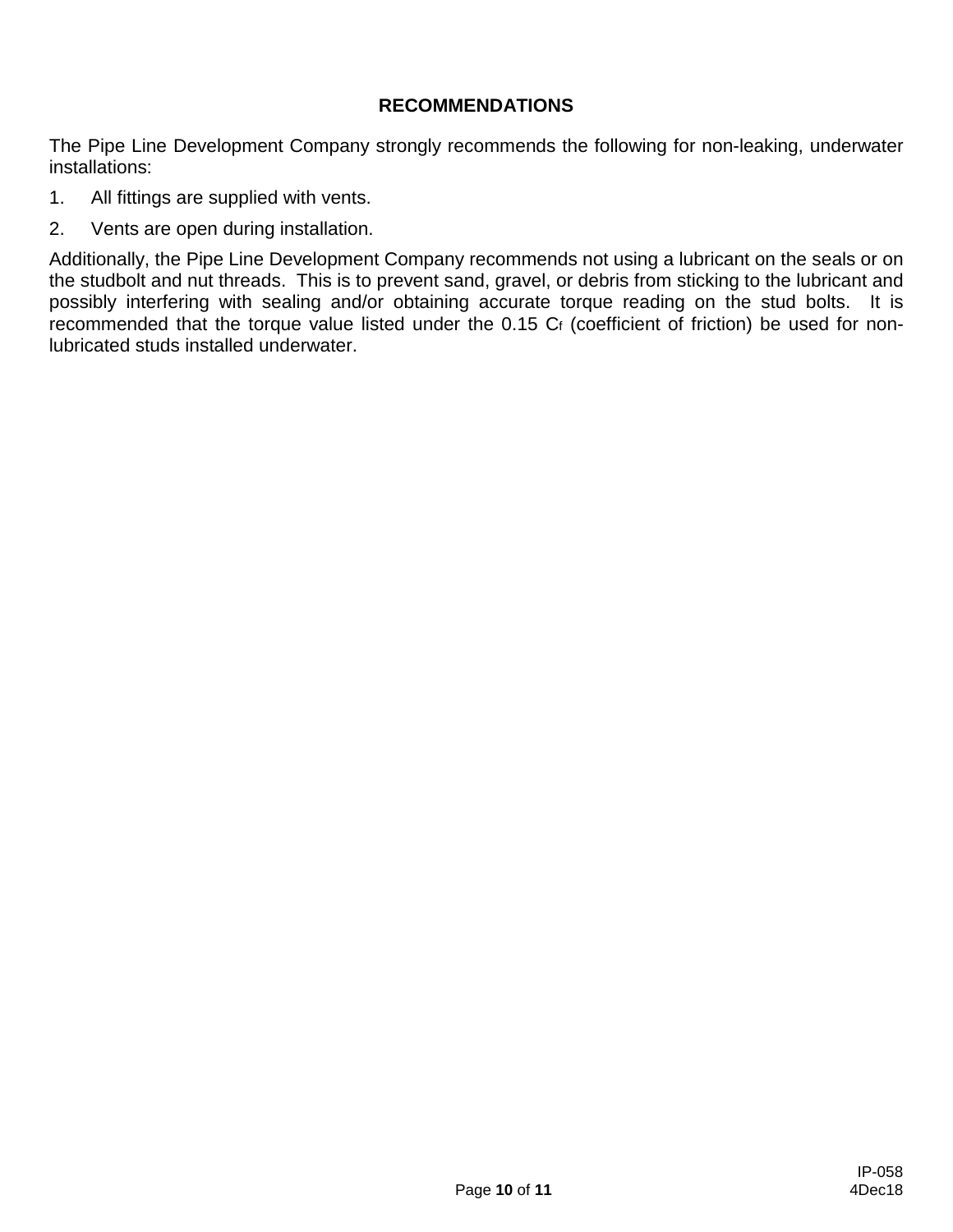## **PLIDCO Torque Chart for Tap+Enclosure**

| Nominal         | Wrench              | <b>Torque Values</b>  |              |
|-----------------|---------------------|-----------------------|--------------|
| Diameter of     | Opening             |                       | (see Note 1) |
| <b>Studbolt</b> | <b>Across Flats</b> |                       | $0.15C_f$    |
| (inches)        | (inches)            | ft-Ibs                | Nm           |
| (see Note 2)    |                     |                       |              |
|                 |                     | 25,000 psi pre-stress |              |
| $5/8 - 11$      | $1 - 1/16$          | 56                    | 76           |
| $3/4 - 10$      | $1 - 1/4$           | 98                    | 133          |
| $7/8 - 9$       | $1 - 7/16$          | 156                   | 212          |
| $1 - 8$         | $1 - 5/8$           | 233                   | 316          |
| $1 - 1/8 - 8$   | $1 - 13/16$         | 342                   | 464          |
| $1 - 1/4 - 8$   | 2                   | 480                   | 651          |
| $1 - 3/8 - 8$   | $2 - 3/16$          | 651                   | 883          |
| $1 - 1/2 - 8$   | $2 - 3/8$           | 857                   | 1160         |
| $1 - 5/8 - 8$   | $2 - 9/16$          | 1110                  | 1490         |
| $1 - 3/4 - 8$   | $2 - 3/4$           | 1390                  | 1890         |
| $1 - 7/8 - 8$   | $2 - 15/16$         | 1730                  | 2350         |
| $2 - 8$         | $3 - 1/8$           | 2120                  | 2870         |
| $2 - 1/4 - 8$   | $3 - 1/2$           | 3050                  | 4140         |
| $2 - 1/2 - 8$   | $3 - 7/8$           | 4230                  | 5740         |
|                 |                     | 23,000 psi pre-stress |              |
| $2 - 3/4 - 8$   | $4 - 1/4$           | 5220                  | 7080         |
| $3 - 8$         | $4 - 5/8$           | 6890                  | 9340         |
| $3 - 1/4 - 8$   | 5                   | 8800                  | 11900        |
| $3 - 1/2 - 8$   | $5 - 3/8$           | 11000                 | 15000        |
| $3 - 3/4 - 8$   | $5 - 3/4$           | 13600                 | 18500        |
| $4 - 8$         | $6 - 1/8$           | 16600                 | 22500        |
|                 |                     | 18,800 psi pre-stress |              |
| $4 - 1/4 - 8$   | $6 - 1/2$           | 16300                 | 22100        |
| $4 - 1/2 - 8$   | $6 - 7/8$           | 19400                 | 26300        |
| $4 - 3/4 - 8$   | $7 - 1/4$           | 22900                 | 31000        |
| $5 - 8$         | $7 - 5/8$           | 26700                 | 36300        |
| $5 - 1/4 - 8$   | 8                   | 31000                 | 42100        |
| $5 - 1/2 - 8$   | $8 - 3/8$           | 35700                 | 48400        |
| $5 - 3/4 - 8$   | $8 - 3/4$           | 40900                 | 55400        |
| $6 - 8$         | $9 - 1/8$           | 46500                 | 63000        |

Studs: ASTM A193 Grade B7 - Nuts: ASTM A194 Grade 2H

- Note 1: The torque values listed are residual torque value. This is the torque value and residual stress after bolt relaxation. The studs and nuts must be clean, free running, free of obvious flaws. The values listed assume that the nuts are properly lubricated with a lubricant having an approximate coefficient of friction ( $\mu$ ) 0.15 or k factor of 0.19 such as light weight machine oil. If a lower coefficient of friction lubricant is used, such as graphite, please contact PLIDCO's Engineering department for appropriate torque values.
- Note 2: The second number is the pitch, which is shown in number of threads per inch.
- Note 3: Use the pre-stress value shown for the applicable studbolt size if bolt tensioners are to be used and follow the bolt tensioner manufacturer's instructions.
- Note 4: This chart is also to be used for all PTFE (Teflon) coated studs.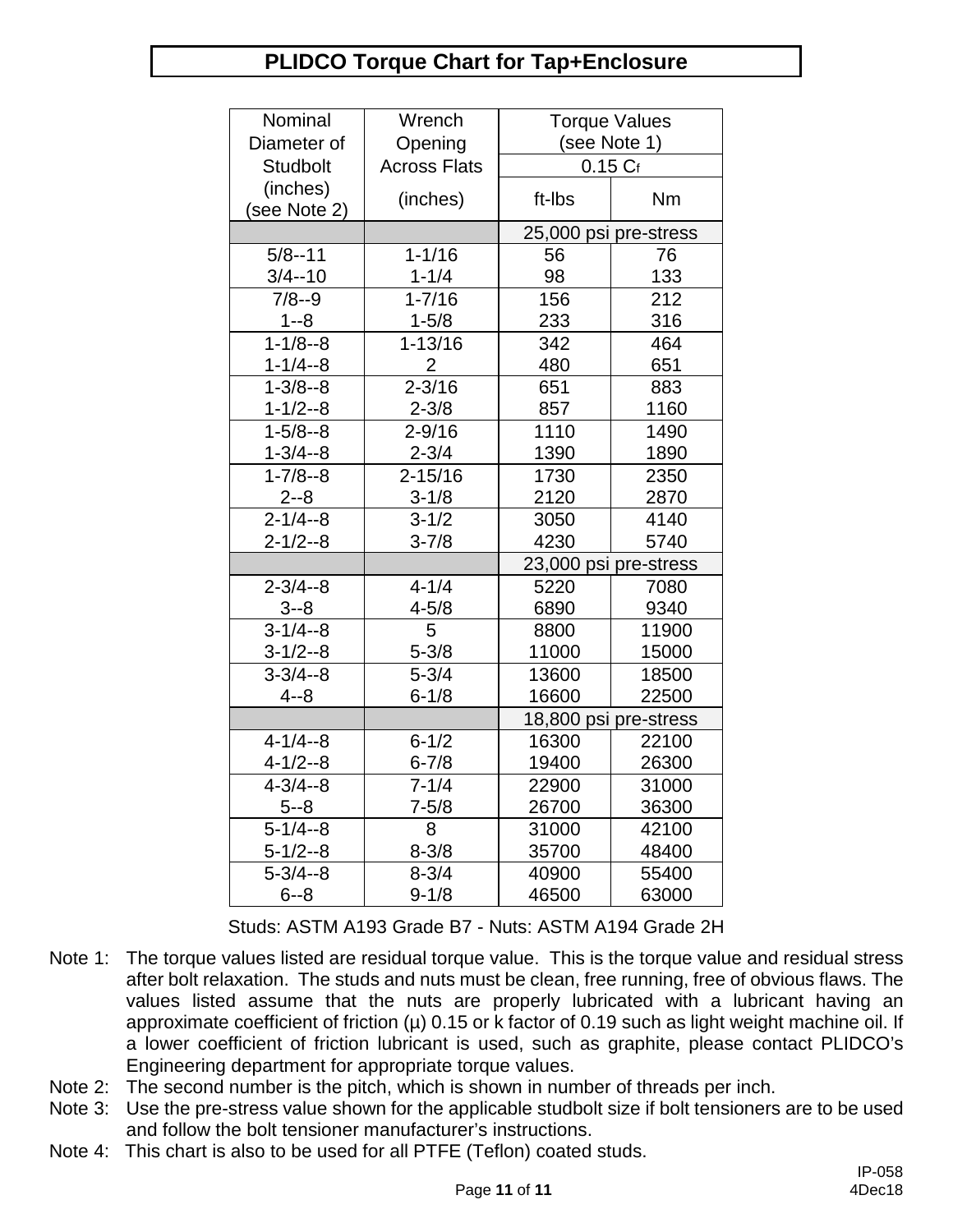- 4. Pipe outside diameter tolerance is  $\pm$  1% for 6-inch nominal pipe size and smaller. For pipe sizes larger than 6-inch nominal the tolerance is  $\pm$  0.06 inch ( $\pm$  1.5 mm).
- 5. The seal can tolerate minor surface irregularities up to  $\pm$  1/32 inch (0.8 mm) deep. The defective surfaces may be rendered suitable for sealing by applying a suitable epoxy such as Belzona 1161 and sanding or filing the surface to match the required outer diameter.
- 6. A PLIDCO Tap+Enclosure is capable of sealing on out-of-round pipe up to approximately 5% ovality. This is based on the ability of the bolting to reshape the pipe. For very thick wall pipe the bolting may not be able to reshape the pipe. Badly out-of-round pipe may require repositioning the PLIDCO Split+Sleeve or using of a different length PLIDCO Tap+Enclosure to ensure the circumferential seals are positioned on round pipe.
- 7. A PLIDCO Tap+Enclosure is not capable of reshaping flattened or dented pipe.

#### **Installation**

Careless handling can damage the seals and GirderRings (seal retainers). Lifting devices such as chains, cables or lift truck forks should not be allowed to contact the seals or GirderRings. Contact can result in the seals being pulled from their grooves. (See Figure 2)



Figure 2